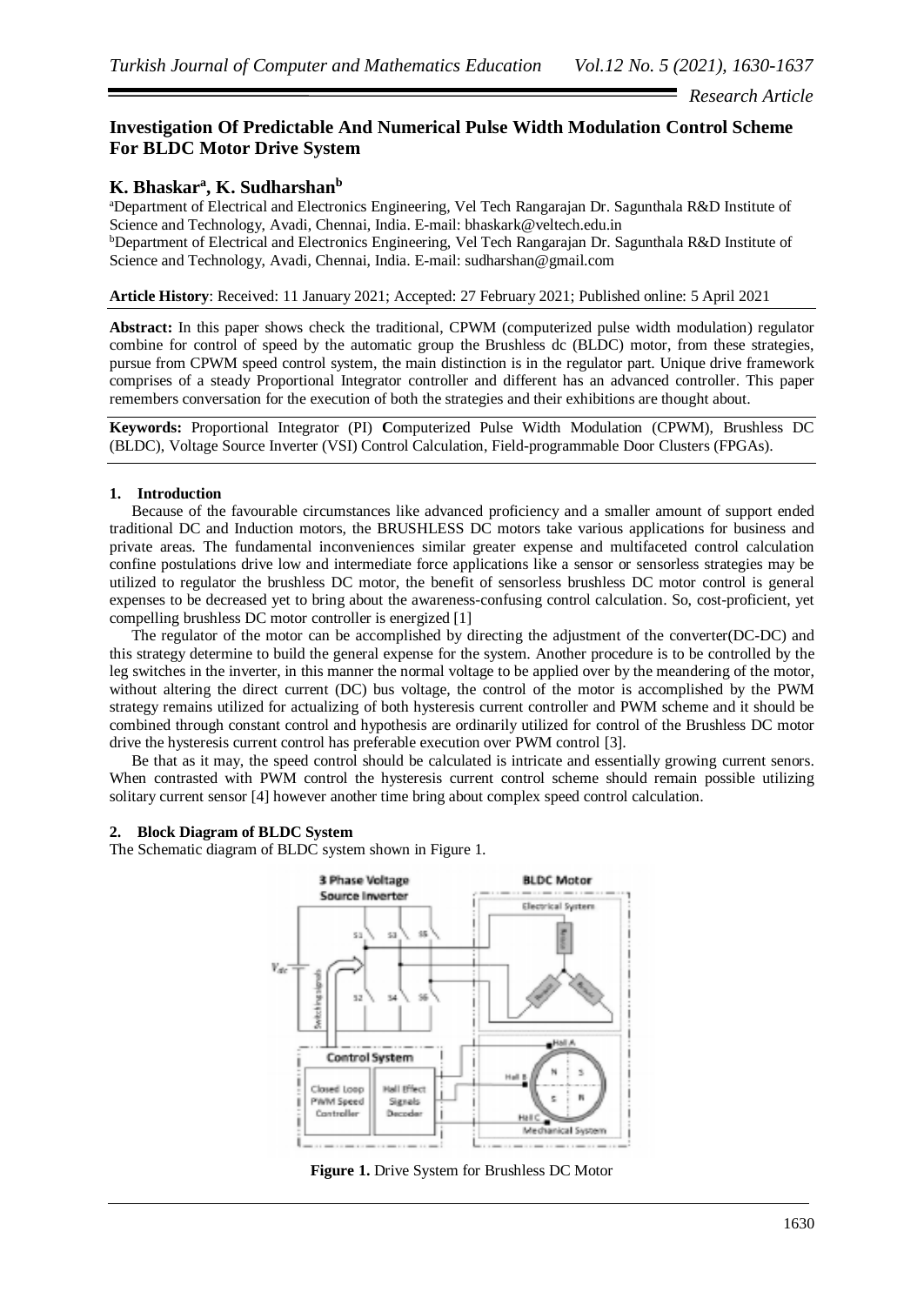In the review paper for in cooperation of both control techniques, Brushless DC motor commutation depends upon three intrinsic Hall Effect sensors the Automatic commuting of  $120<sup>0</sup>$  depends upon the estimations of the Hall Effect sensors, the Six segments commuting strategy is to be utilized to change the three-stage Voltage source inverter (VSI) in six-segment replacing arrangements. Table one shows the automated replacement for the circular pivot. Just two Brushless DC motor stage windings are invigorated for respectively each exchanging arrangement over inverter switches one is from the higher sideways to additional from the subordinate side, each stage either adjustment is leading by  $120^0$  electrical.



**Figure 2.** Generation of Pulsations for Switching

| <b>Division No</b> | Rotor angle (Electrical Degree) HA HB HC Switches are performing |  |          |
|--------------------|------------------------------------------------------------------|--|----------|
|                    | $35-100$                                                         |  | $S_1S_4$ |
| 6                  | $101 - 150$                                                      |  | $S_1S_4$ |
|                    | 155-220                                                          |  | $S_1S_4$ |
|                    | 212-260                                                          |  | $S_1S_4$ |
|                    | 265-330                                                          |  | $S_1S_4$ |
|                    | 330-35                                                           |  | $S_1S_4$ |

**Table I.** In Clockwise Direction Interpreting Rules of Hall Effect Signals

For accomplish the control of the speed by high recurrence CPWM gesture is legitimately and to the transfer the time of each switch. Thusly exchanging heartbeats are created, appeared as shown in Figure 2 These be able to be applied in the direction of the entire six leg switches either upper leg switches or lower leg switches. Straight forward Pulse Width Modulation stage procedure is to be utilized by looking at situation esteem (obligation) with great recurrence of 10 kiloHz sawtooth waveforms this strategy recurrence stays consistent yet the width of the beat will shift as indicated by reference esteem, which brings about speed variety. To acquire shut circle speed control of the motor roughly criticism should be occupied. In this review article for mutually speed control plans genuine motor control the speed of the criticism which can remain evaluated in two different ways one is as of rotor place sensors, the other route is the visual encoder. The previous technique gives small precision than the delayed one. In this review article, the speed evaluation can be determined to utilize visual encoder.

### **I. Conservative CPWM Control**

The Schematic Figure 2 designed for a closed-loop CPWM governor design utilizing Proportional and integral(PI) controller appears in Figure 3 the DC interface electrical energy can be acquired so, produce of three stages in DBR. The real speediness of the motor can be evaluated on or after the visual encoder. Automatic substitution finished by unravelling the qualities as of the location of the sensors. Praportional and integral(PI) controller comprise of equally corresponding (P), essential (I) controller are utilized in equivalent. Contribution to the organiser is the direction of the running speed and actual speed, The error in the speed is assumed to Praportional, integral(PI).

The produce of mutually the controllers are included to produce another obligation cyclen ratio. In the PWM creator, the responsibility cycle is to be contrasted and extreme recurrence (10 kilo Hz) sawtooth waveform intended for the stage of the PWM flags and coherently and with the automatic commutated exchanging motions.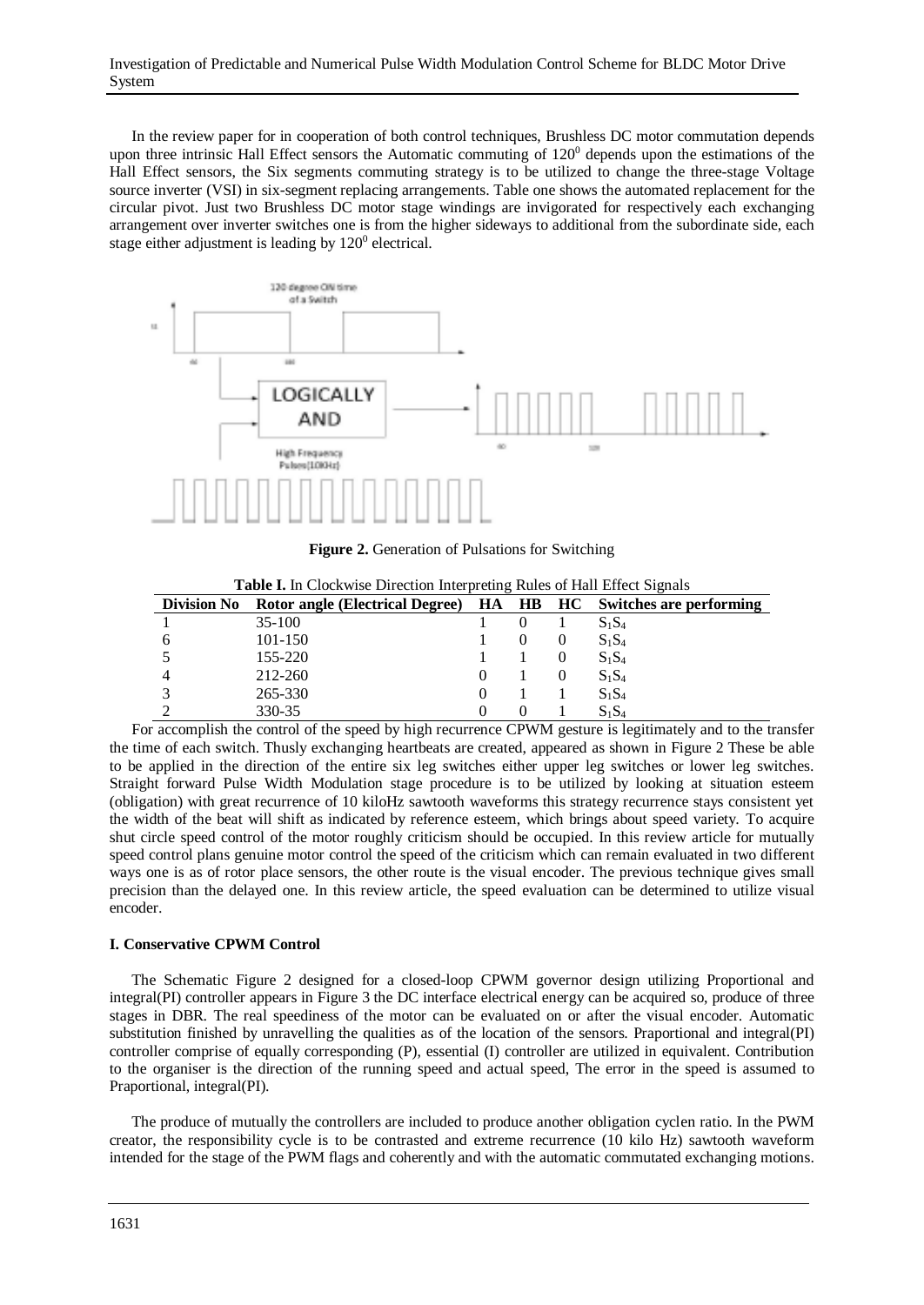The created exchanging strokes is given to the IGBT system adjustments of the system (inverter) to empower to the twisting for a turn.



**Figure 3.** Regular CPWM (Computerized Pulse Width Modulation) Control Design Utilizing a PI Controller

### **II. Digital CPWM Control**

The Schematic Figure designed for closed-loop CPWM control design exhausting with the digital controller as shown in Figure 4.



**Figure 4.** CPWM (Computerized Pulse Width Modulation) Control Scheme

Contrasting with regular Pulse Width Modulation control plot just distinction in the controller part. The produce of the advanced regulator has just 2 qualities, small value termed as obligation low (DL), additional is extreme worth named by obligation high (DH). Each worth determination to be picked in turn moreover less or more, that is the reason for preserved in advanced controller, the speed controlof the machine occurs moved through rotating exchanging among less and more obligation, which can be predefined.

In this strategy the Ordinal regulator extravagance the Brushless DC engine is an advanced framework. Stream outline portraying the computerized PWM control plot appears in the Figure 4 Contribution for the computerized speed (Wa) and orientation speed (Wr) and Crisscross climate which is more noteworthy if  $Wr$ Wa. Select obligation high (DH) to raise the speed, then contrasted and extreme recurrence 10kilo Hz sawtooth waveform designed for the age of the pulse width modulation flags and is legitimately and with the automatic commutated exchanging indications on the off chance that Wr < Wa, at that point select short obligation (DL) to lessen the speediness. So the control speed is accomplished by substituting exchanging among obligation high (DH) and obligation low (DL), these are predefined. The primary obstacle of the advanced controller pulse width modulation plot is speediness swell even inconsistent state moreover. In the event of Praportional Integration controller, the yield can consume any worth, might be a consistent, expanding or a diminishing one, yet on account of electronic regulator, it is moreover a re-imagined small or extreme worth.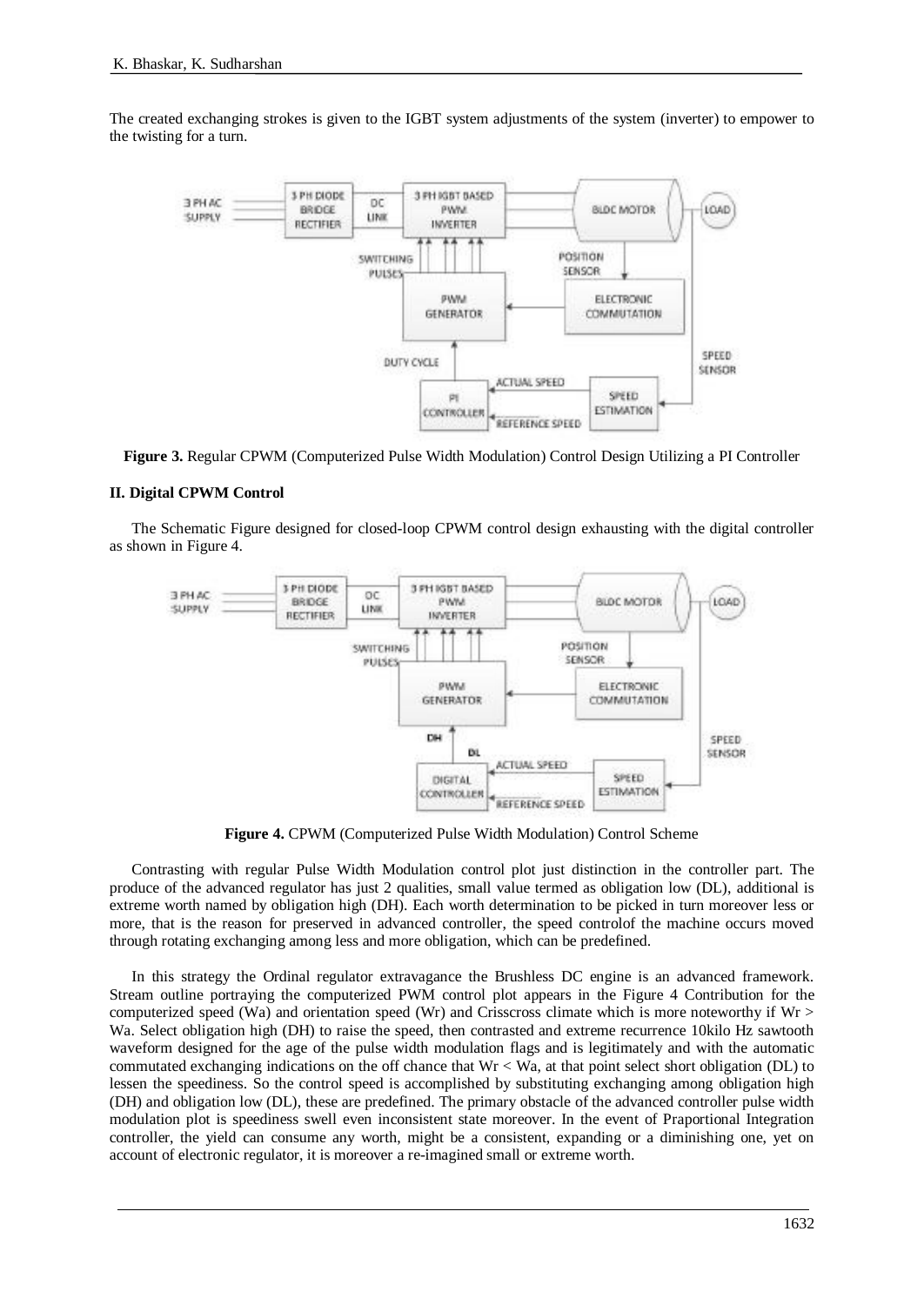Investigation of Predictable and Numerical Pulse Width Modulation Control Scheme for BLDC Motor Drive System



**Figure 5.** Digital Pulse Width Modulation Flow Chart

#### **3. Simulation Results**

The Brushless DC drive framework is rehashed by utilizing MATLAB/Simulink age programming. The structure is reproduced with a BLDC motor model gave in power library of Simulink. The drive structure framework is replicated for normally control create. The substance respect likes relative steady Kp, key solid Ki, Small duty cycle DL, and high responsibility cycle DH is begun by experimentation procedure. The Brushless DC engine confinements have shown up in Table II. Figure 6 to Figure 14 shows the reenactment Figure 6 and Figure 7 shows the speed reaction of 1800 rpm at an information DC voltage of 300 V when the value and surveyed upset of 3.6 Nm. Relating power, stage present and back emf are in like way plotted in Figure 8 to Figure 11.

| <b>Make and model</b>   | <b>BSM33C-3178 MHQ</b>      |  |  |  |  |  |
|-------------------------|-----------------------------|--|--|--|--|--|
| Power reating           | 1 hp                        |  |  |  |  |  |
| <b>Rated Speed</b>      | 1800 rpm                    |  |  |  |  |  |
| Rated voltage           | 320 V                       |  |  |  |  |  |
| No. of poles            | 4                           |  |  |  |  |  |
| Maximum speed           | 7500 rpm                    |  |  |  |  |  |
| Resistance/ phase $(R)$ | $4.36 \Omega$               |  |  |  |  |  |
| Inductance/ phase (L)   | 16.483 mH                   |  |  |  |  |  |
| Inertia of the Rotor    | $0.00536$ kg-m <sup>2</sup> |  |  |  |  |  |

**Table II.** Brush Less Dc Motor Parameters



**Figure 6.** Response Speed Using PI Controller (for T=3.8 Nm at 0.0 sec)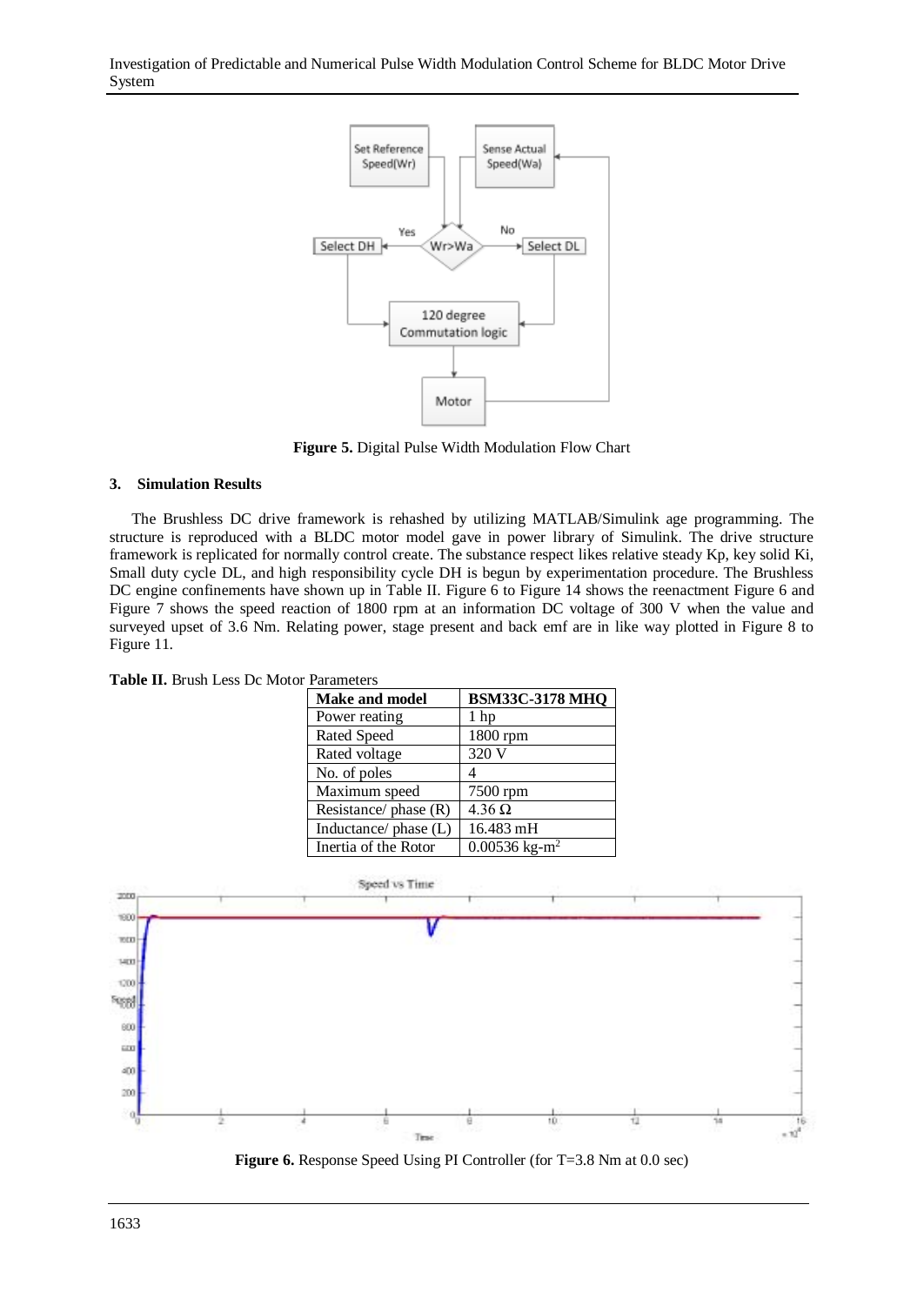

**Figure 9.** Torque T Using a Digital Controller

Figure 10 and Figure 11 speaks to the stage current and back emf of stage a. The improved current waveform is for regular control utilizing Praportional Integration (PI) than an advanced controller.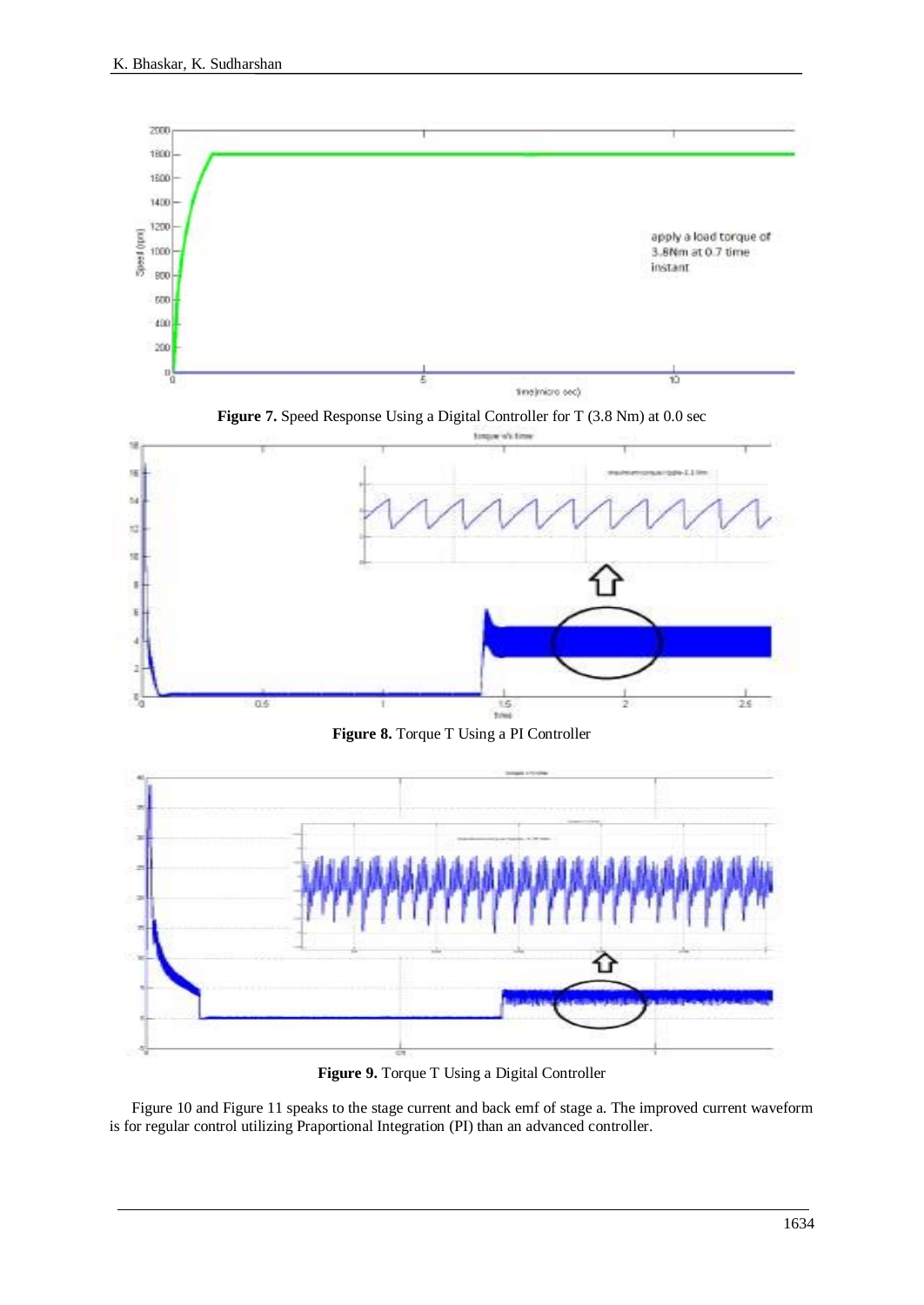

**Figure 10.** Phase Current, Phase EMF of a Valued Load by Using Praportional Integration Controller (PI)



**Figure 11.** Presents Back EMF of Stage/Stage an at Surveyed Load Condition-utilizing Modernized Controller

Figure 12, Figure 13 shows an adjustment in position speed from 700 to 800 rpm for no load. The advanced speed controller has quick response 25milli seconds than Proportional Integration 80 ms Through altering the estimation of Kp and Ki are speed up reaction yet bring about wavering and result in prolonged the settling time.



**Figure 12.** Speed Response of a Different Step 700 RPM to 800 RPM - Using PI Control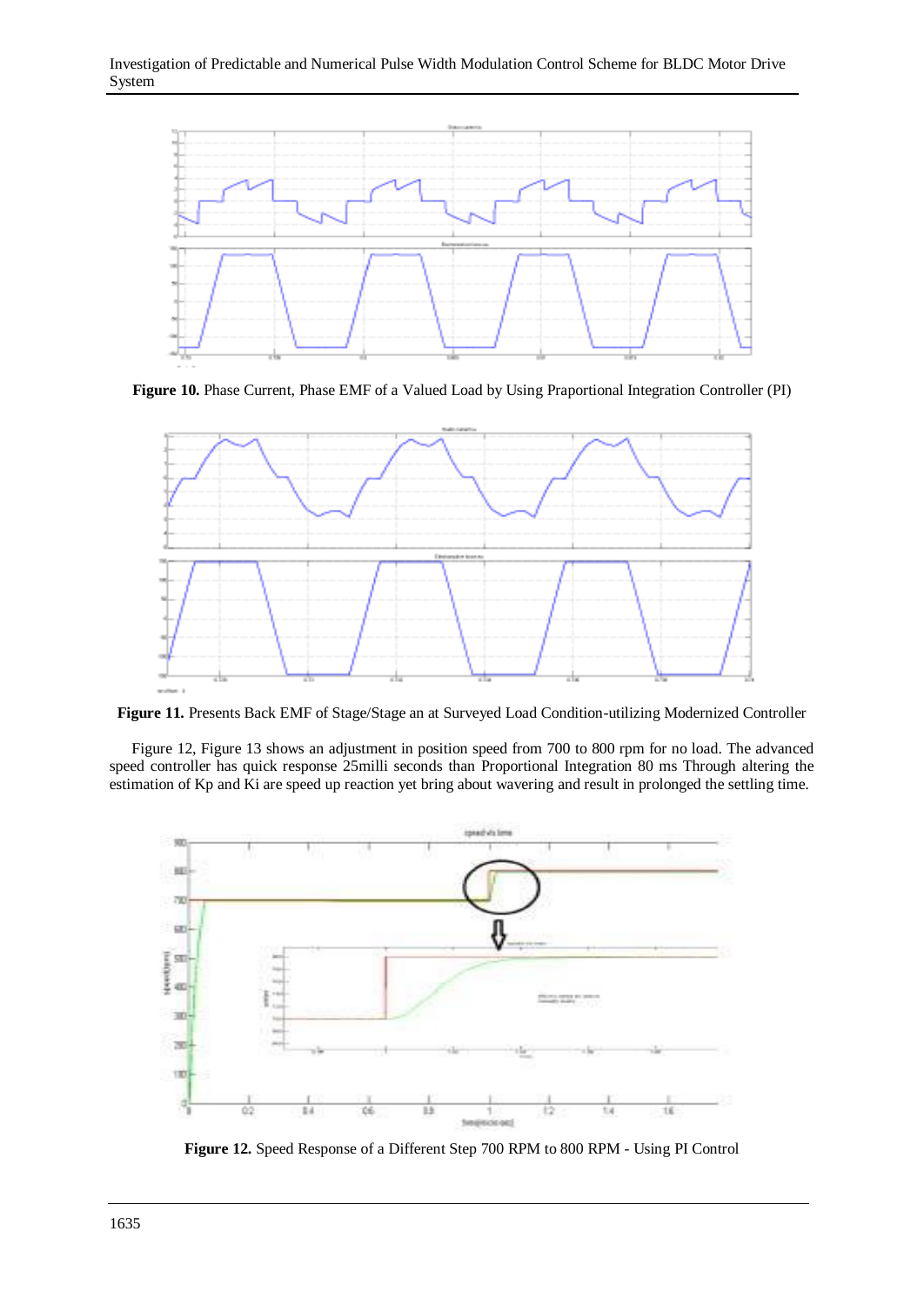Figure 14 shows the yield of both the controller in Proportional basic controller yield is limited somewhere in the range of 1000 and 50 in the computerized controller the yield is exchanged somewhere in the range of 80 and 30.

The Simulation results are organized in Table 3**.** The reaction speed and less staying time, exceed time are focal points of computerized Pulse width modulation control. Minimum torque wave and improved current wave structure be able to create progressively normal torque, output effect is great execution for regular control.



**Figure 13.** The Response Speed 700 RPM to 800 RPM by Using CPWM



**Figure 14.** Output – Duty - Cycle v/s Time Response (by Simulation)

| <b>Table III.</b> Evaluation Among Conventional & Digital PWM Control |                                                                  |                                    |  |                 |                            |  |  |  |
|-----------------------------------------------------------------------|------------------------------------------------------------------|------------------------------------|--|-----------------|----------------------------|--|--|--|
| <b>SL.NO</b>                                                          | <b>Conventional control</b><br>Parameters used in the simulation |                                    |  | Digital control |                            |  |  |  |
|                                                                       | Response speed                                                   |                                    |  | $30 \text{ ms}$ | 20ms                       |  |  |  |
| 2                                                                     | Settling time for speed                                          | 50 <sub>ms</sub>                   |  |                 | $20 \text{ ms}$            |  |  |  |
| 3                                                                     | Waveform (CURRENT)                                               | Near to the ideal waveform         |  |                 | satisfactory               |  |  |  |
| 4                                                                     |                                                                  | Maximum torque ripple (%)<br>55.4% |  |                 | 72.7%                      |  |  |  |
|                                                                       |                                                                  |                                    |  |                 |                            |  |  |  |
| Table IV.                                                             |                                                                  |                                    |  |                 |                            |  |  |  |
| Sl.No                                                                 | Speed (reference RPM)                                            | Avg.Speed(RPM)                     |  | $%$ error       | Maxi.speed (ripple in RPM) |  |  |  |
|                                                                       | 700                                                              | 710                                |  | 1.2             | 39                         |  |  |  |
|                                                                       | 800                                                              | 806                                |  | 0.56            | 33                         |  |  |  |
|                                                                       |                                                                  |                                    |  |                 |                            |  |  |  |